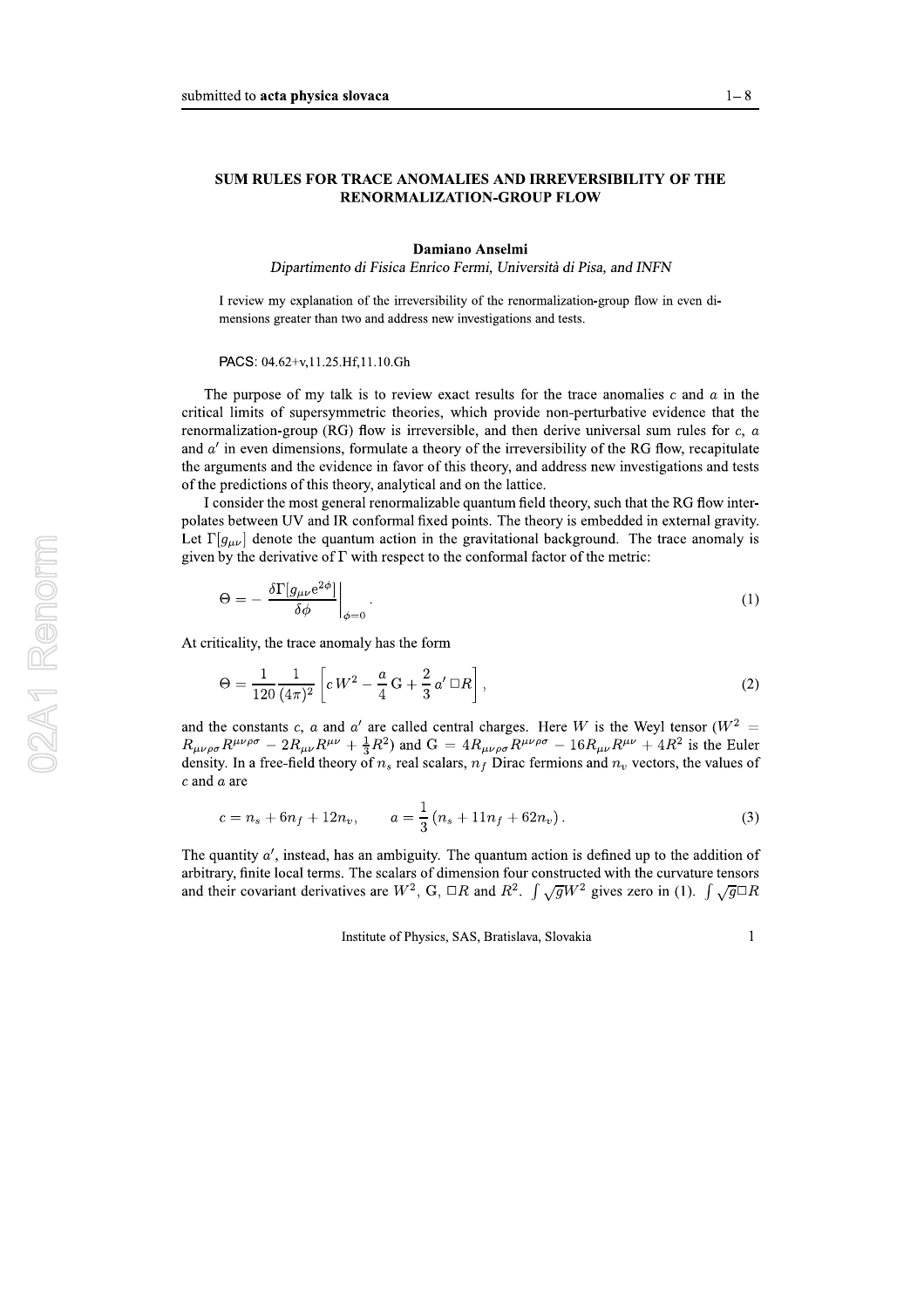trivially vanishes.  $\sqrt{g}G$  is a total derivative in four dimensions and so  $\int \sqrt{g}G$  does not contribute. There remains  $\int \sqrt{g}R^2$ . Using (1) we see that

$$
\Gamma \to \Gamma + \frac{1}{2160} \frac{\delta a'}{(4\pi)^2} \int \sqrt{g} R^2 \quad \Rightarrow \quad \Theta \to \Theta + \frac{1}{180} \frac{\delta a'}{(4\pi)^2} \Box R \quad \Rightarrow \quad a' \to a' + \delta a'. \tag{4}
$$

The ambiguity  $\delta a'$  is RG invariant, since the local terms must be finite. Therefore,  $\delta a'$  cancels out in differences such as  $\Delta a' = a'_{UV} - a'_{IR}$ . Nevertheless, while  $\Delta c$  and  $\Delta a$  are flow invariants, i.e. they do not depend on the particular flow connecting two fixed points,  $\Delta a'$  is not a flow invariant [1].

At intermediate energies, the coefficients c, a and  $a'$  depend on the coupling constant  $\alpha$  (and the subtraction scheme). For example, in (massless) QED or QCD, the trace anomaly operator equation has the form

$$
\Theta = \frac{1}{120} \frac{1}{(4\pi)^2} \left[ c(\alpha) W^2 - \frac{1}{4} a(\alpha) G + \frac{2}{3} a'(\alpha) \Box R + \beta(\alpha) h(\alpha) R^2 \right] - \frac{1}{4} \beta(\alpha) F^2,
$$

where  $\beta(\alpha) = d \ln \alpha / d \ln \mu$ ,  $h(\alpha)$  in an unspecified, regular function of  $\alpha$  and F is the field strength of the gauge field. In flat space,  $\Theta = -\beta(\alpha)F^2/4$ .

The central charges are universally normalized as follows:  $c$  is normalized to be 1 for the free real scalar field; the relative normalization of  $c$  and  $a$  is fixed in such a way that the subclass of renormalization-group flows with  $\Delta c = \Delta a$  is special in a sense to be specified below; the relative normalization of  $a'$  and a is fixed in such a way that the subclass of renormalizationgroup flows with  $\Delta a' = \Delta a$  is special in another sense to be explained below.

Exact results for c and  $a$  in interacting conformal field theories are known [2, 3]. For example,  $N=1$  SU( $N_c$ ) supersymmetric QCD with  $N_f$  massless quark flavors in the conformal window  $3N_c/2 \leq N_f \leq 3N_c$ , has an interacting fixed point in the infrared, and

$$
c_{\rm IR} = \frac{15}{2} \left( 7N_c^2 - 2 - 9 \frac{N_c^4}{N_f^2} \right), \quad a_{\rm IR} = \frac{45}{2} \left( 2N_c^2 - 1 - 3 \frac{N_c^4}{N_f^2} \right)
$$

The IR values of the central charges  $c$  and  $a$  are derived combining the Adler-Bardeen theorem with the relation between the trace and axial anomalies, provided by supersymmetry. Due to the Adler-Bardeen theorem, a certain class of axial anomalies is one-loop exact [4]. The relation between the trace and axial anomalies is such that, in most supersymmetric theories, exact results can be obtained for the trace anomaly also, and one-loop calculations are enough to extract  $c_{IR}$ and  $a_{IR}$ .

Using the UV values  $(3)$ , we obtain the differences

$$
\Delta c = c_{\rm UV} - c_{\rm IR} = \frac{5}{2} N_c N_f \left( 1 - 3 \frac{N_c}{N_f} \right) \left( 4 - 3 \frac{N_c}{N_f} - 9 \frac{N_c^2}{N_f^2} \right),
$$
  

$$
\Delta a = a_{\rm UV} - a_{\rm IR} = \frac{5}{2} N_c N_f \left( 1 - 3 \frac{N_c}{N_f} \right)^2 \left( 2 + 3 \frac{N_c}{N_f} \right).
$$

It is immediate to verify that, in the conformal window,  $a_{\rm UV} \ge a_{\rm IR} \ge 0$  and  $c_{\rm IR} \ge 0$ , while  $\Delta c$ can be either positive or negative. The inequalities  $a_{\rm UV} \ge a_{\rm IR} \ge 0$  and  $c_{\rm IR} \ge 0$  are satisfied in all the models studied in [2, 3].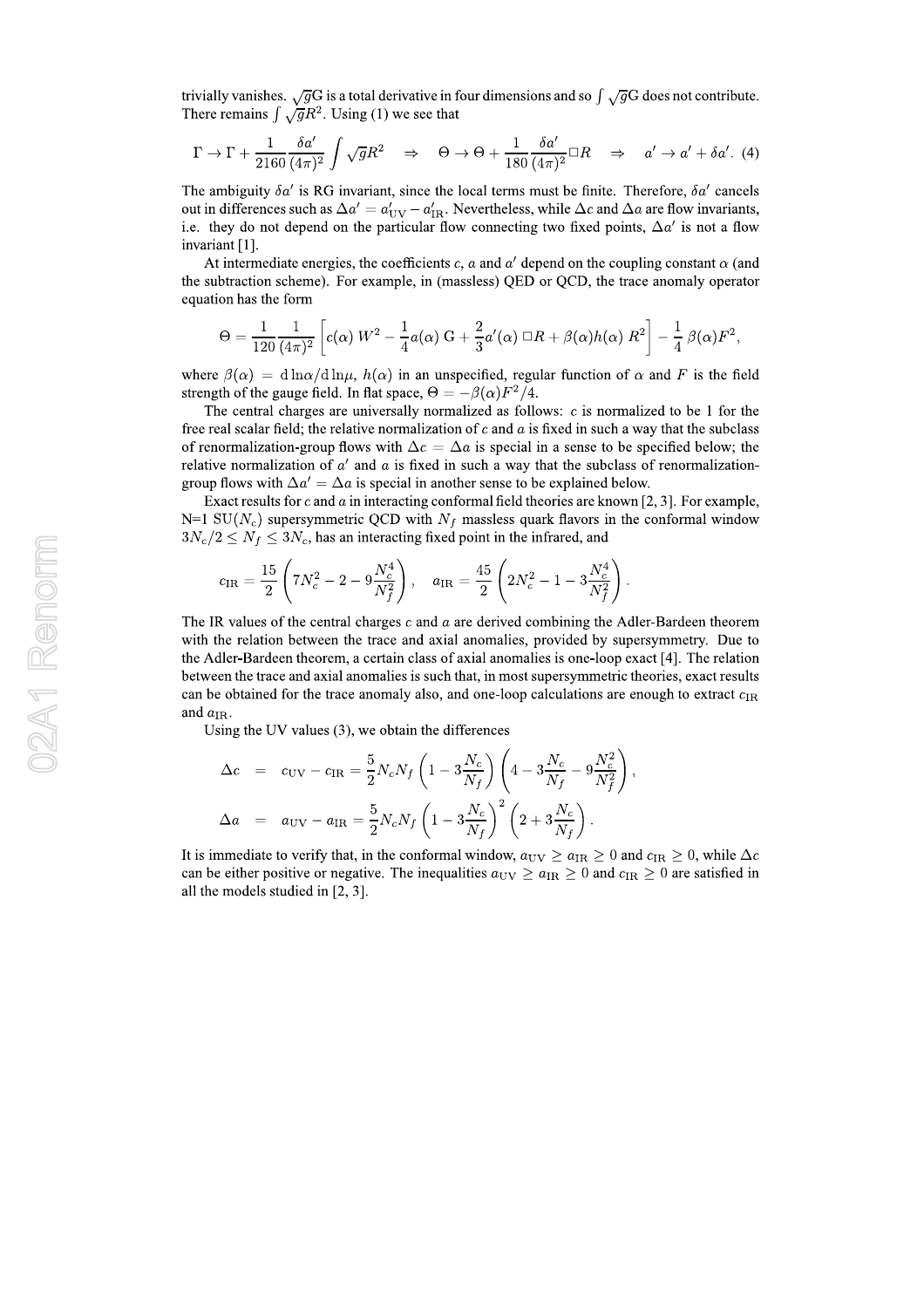The property  $a_{\text{UV}} \ge a_{\text{IR}} \ge 0$  means that there exists a positive function a which always decreases along the RG flow, from the UV to the IR. This property is called irreversibility of the RG flow. In the rest of the talk I present my theory of the irreversibility of the RG flow.

Universal sum rules for the trace anomalies c,  $a$  and  $a'$  can be derived [5]. For simplicity, we take a conformally flat metric  $g_{\mu\nu} = \delta_{\mu\nu} e^{2\phi}$ , which is enough to study the correlation functions containing insertions of  $\Theta$ , since  $\phi$  is the external source coupled to the operator  $\Theta$ . The  $\Theta$ correlators have complicated expressions, at intermediate energies, but tend to universal, simple limits at criticality, which contain just two local structures, multiplied by  $\alpha$  and  $\alpha'$ , and can be derived taking  $\phi$ -derivatives of (2). The sum rules for  $\Delta a = a_{\rm UV} - a_{\rm IR}$  and  $\Delta a' = a'_{\rm UV} - a'_{\rm IR}$ are direct consequences of this. Studying the critical limits of the  $\Theta$ -correlators in the sense of distributions, we arrive at [5]

$$
\Delta a' = \frac{5\pi^2}{2} \int d^4x \, |x|^4 \, \langle \widetilde{\Theta}(x) \widetilde{\Theta}(0) \rangle,
$$
  
\n
$$
\Delta a - \Delta a' = \frac{5\pi^2}{2} \int d^4x \, d^4y \, x^2 \, y^2 \, \left\{ \langle \widetilde{\Theta}(x) \widetilde{\Theta}(y) \widetilde{\Theta}(0) \rangle \right.\n \left. + \left\langle \frac{\widetilde{\delta \Theta}(x)}{\widetilde{\delta} \phi(y)} \widetilde{\Theta}(0) \right\rangle + 2 \left\langle \frac{\widetilde{\delta \Theta}(x)}{\widetilde{\delta} \phi(0)} \widetilde{\Theta}(y) \right\rangle \right\}.
$$
\n(5)

The difference  $\Delta a - \Delta a'$  can be expressed in many equivalent ways [5]. Here I have reported the simplest formula. Sum rules for  $\Delta c$  can be derived also, but they are more complicated.

In formulas  $(5)$ , the tildes mean that certain terms proportional to the field equations have been eliminated. Denoting with  $\varphi$  the dynamical fields of the theory, with conformal weight h, the notation  $\tilde{\delta}/\tilde{\delta}\phi$  stands for the derivative with respect to  $\phi$  at constant  $\tilde{\varphi} \equiv \varphi e^{h\phi}$ . In particular,  $\widetilde{\Theta} = -\widetilde{\delta}S/\widetilde{\delta}\phi$ , where S denotes the action. It is understood that in (5)  $\phi$  is set to zero, after taking the  $\phi$ -derivatives of  $\widetilde{\Theta}$ .

Osterwalder-Schrader (OS) positivity [6] can be applied to the sum rule for  $\Delta a'$ , and implies  $\Delta a' \geq 0$ . This is not precisely what we want, since a' is ill-defined at criticality by the addition of an arbitrary constant and  $\Delta a'$  is not a flow invariant. OS positivity is ineffective on the sum rules for  $\Delta a$ , so that it is not immediate to derive  $\Delta a \geq 0$  from (5).

In  $[7, 8]$ , I have proposed a solution to this puzzle, which I now recall. An immediate observation is that the problem is solved in the class of flows which satisfy

$$
\Delta a \ge f \,\Delta a',\tag{6}
$$

where  $f$  is a non-negative numerical factor. We would like to understand if this class of theories is sufficiently interesting. The method of [2, 3] to compute  $\Delta a$  and  $\Delta c$  in supersymmetric theories does not allow us to compute  $\Delta a'$ , so we have to search for new arguments. It is helpful to treat, at a time, the case of generic even dimension  $d = 2n$ , so as to include, in particular, twodimensional quantum field theory, which satisfies Zamolodchikov's  $c$ -theorem [9]. The trace anomaly at criticality in even dimensions contains three types of terms constructed with the curvature tensors and their covariant derivatives: i) terms  $W_i$ ,  $i = 0, 1, ..., I$ , such that  $\sqrt{g}W_i$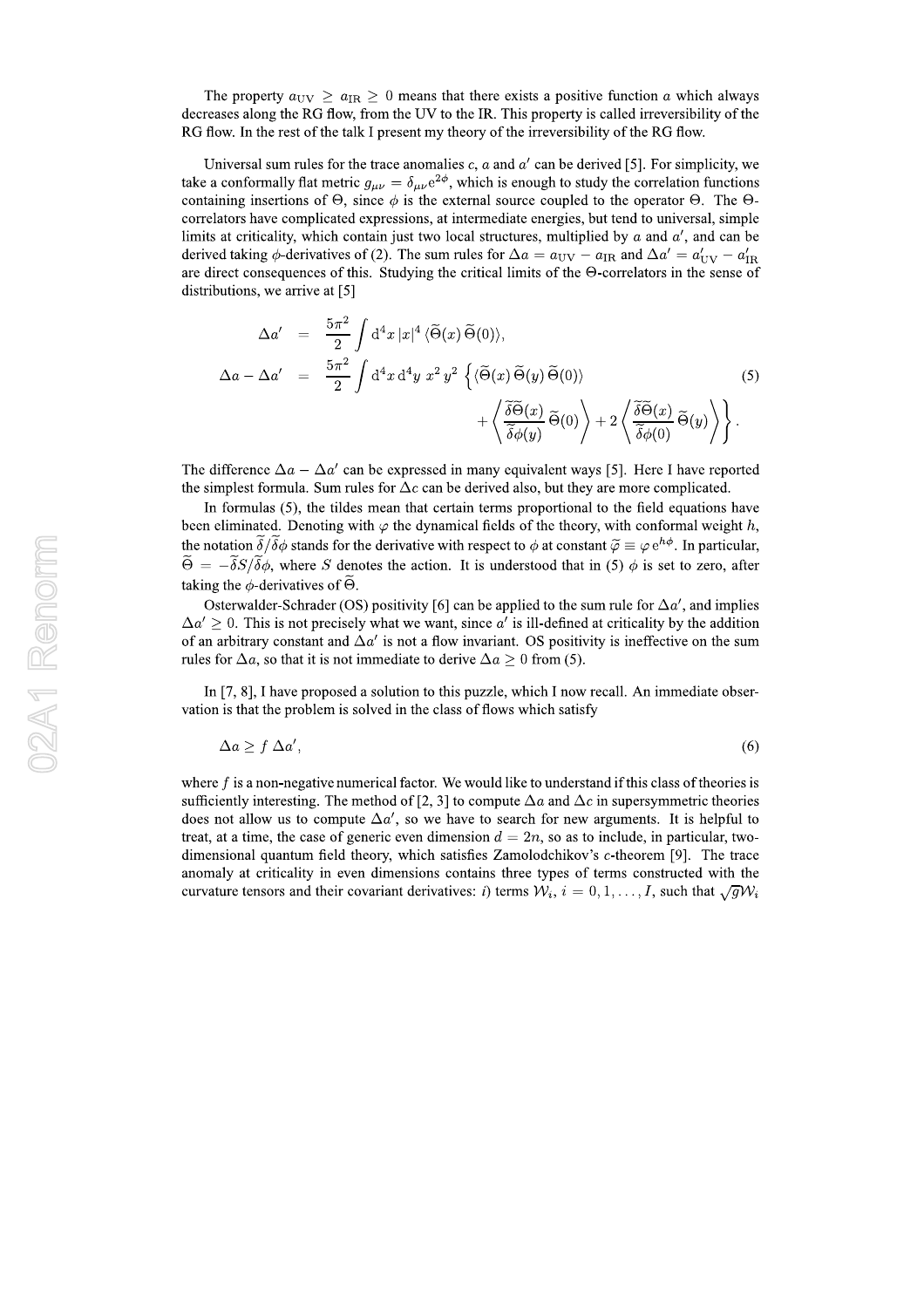are conformally invariant;  $ii$ ) the Euler density

$$
G_d = (-1)^n \varepsilon_{\mu_1 \nu_1 \cdots \mu_n \nu_n} \varepsilon^{\alpha_1 \beta_1 \cdots \alpha_n \beta_n} \prod_{i=1}^n R_{\alpha_i \beta_i}^{\mu_i \nu_i} ;
$$

*iii*) covariant total derivatives  $\mathcal{D}_j$ ,  $j = 0, 1, ..., J$ , having the form  $\nabla_{\alpha} J^{\alpha}$ ,  $J^{\alpha}$  denoting a covariant current. The coefficients multiplying these terms in the trace anomaly are denoted with  $c_d^i$ ,  $a_d$  and  $a_d^j'$ , respectively. We write  $c_d = c_d^0$  and  $a_d' = a_d^0'$ . We have

$$
\Theta_{d=2}^{*} = \frac{1}{24\pi} c_2 R, \qquad \Theta_{d=4}^{*} = \frac{1}{120} \frac{1}{(4\pi)^2} \left[ c_4 W^2 - \frac{a_4}{4} G_4 + \frac{2}{3} a'_4 \,\Box R \right],
$$

$$
\Theta_{d=2n}^{*} = \frac{n!}{(4\pi)^n (d+1)!} \left[ \frac{c_d (d-2)}{4(d-3)} \mathcal{W}_0 + \sum_{i=1}^I c_d^i \mathcal{W}_i - \frac{2^{1-n}}{d} \left( a_d G_d + \sum_{j=0}^J a_d^j' \mathcal{D}_j \right) \right].
$$
 (7)

Here  $c_2$  is  $a_2$ .  $W_0$  is the unique term of the form  $W\Box^{n-2}W + \cdots$  such that  $\sqrt{g}W_0$  is conformally invariant, where the dots denote cubic terms in the curvature tensors. We choose a basis in which the  $W_i$ s with  $i = 1, ..., I$  are at least cubic in the curvature tensors. I have separated  $W_0$  from the other  $W_i$ s, because its coefficient  $c_d$  is also the coefficient of the stress-tensor two-point function (see [10] for details) and is normalized so that for free fields  $(n_s$  real scalars,  $n_f$  Dirac fermions and  $n<sub>v</sub>$  ( $n-1$ )-forms) it reads

$$
c_d = n_s + 2^{n-1}(d-1)n_f + \frac{d!}{2\left[ (n-1)! \right]^2} n_v.
$$
\n(8)

The covariant total derivative term

$$
\mathcal{D}_0=-\frac{2^n d}{2(d-1)}\Box^{n-1}R,
$$

needs to be singled out among the  $\mathcal{D}_i$ s, since it is the unique term linear in the curvature tensors. We choose a basis such that all the  $\mathcal{D}_i$ s,  $j > 0$ , are at least quadratic in the curvature tensors. Then, on conformally flat metrics,  $\mathcal{D}_0$  contains the unique term linear in  $\phi$ . Proceeding as for the first formula of  $(5)$ , the sum rule

$$
\Delta a'_d = \frac{\pi^n (d+1)}{n!} \int d^d x |x|^d \langle \Theta(x) \Theta(0) \rangle \tag{9}
$$

is derived [10], so that  $\Delta a'_d \geq 0$  in arbitrary even dimensions.

The covariant total derivatives  $\mathcal{D}_j$  are in one-to-one correspondence with the arbitrary finite local terms that can be added to  $\Gamma$ , and the coefficients  $a_d^j$  have ambiguities similar to the ambiguity (4) of the coefficient a' in four dimensions. In [8] the  $W_i$ s and the  $\mathcal{D}_i$ s are studied explicitly in  $d = 6$  and the  $\mathcal{D}_i$ s in  $d = 8$ .

We first observe that, in two dimensions, on conformally flat metrics, the trace anomaly at criticality is linear in the conformal factor,

$$
\sqrt{g}\Theta_{d=2}^{*} = \frac{1}{24\pi}c_2\sqrt{g}R = -\frac{1}{12\pi}c_2\Box\phi.
$$
\n(10)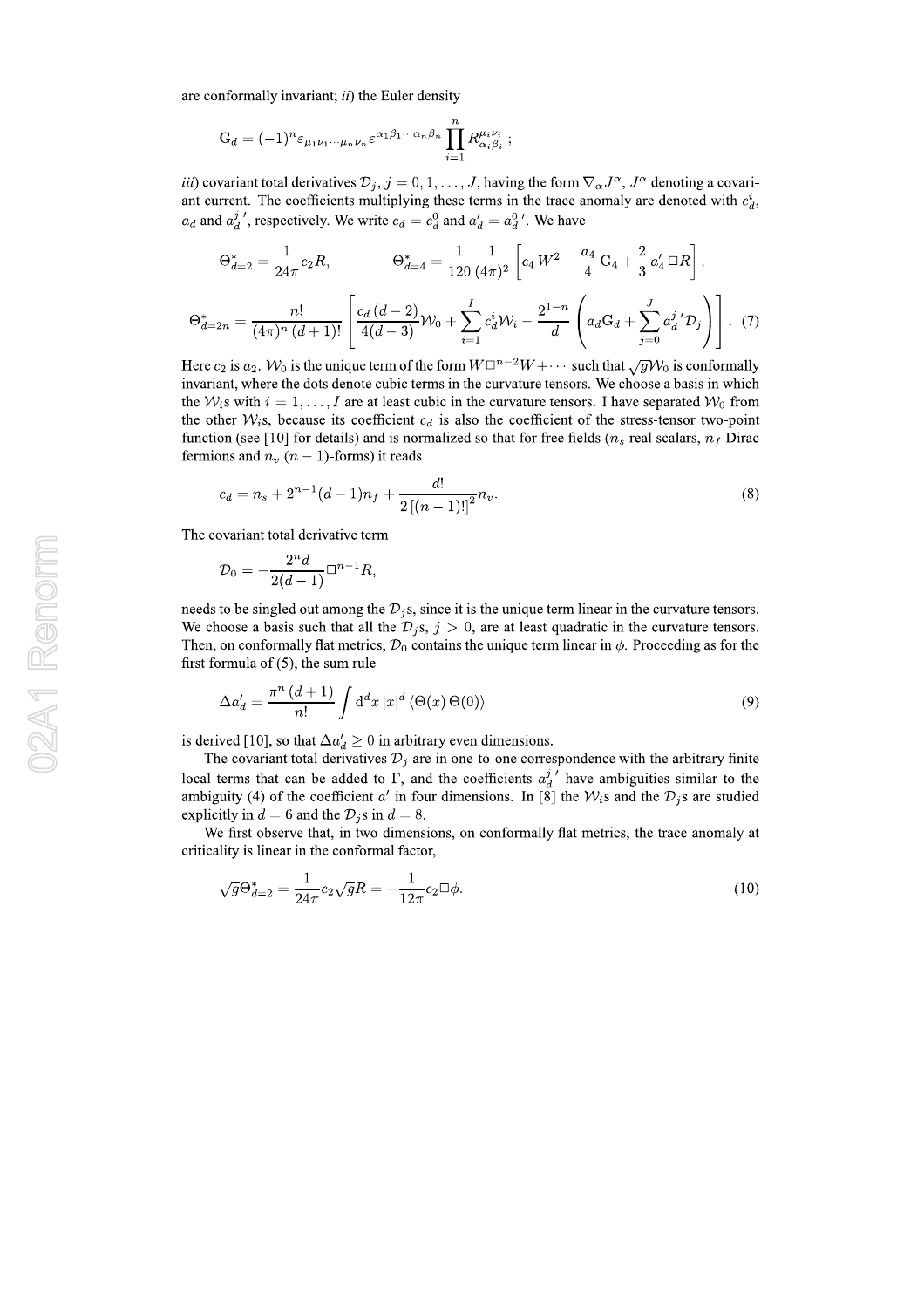It can be shown that Zamolodchikov's c-theorem follows directly from this fact. Indeed, in two dimensions  $c_2$  plays also the role of  $a'_2$ , for which a sum rule similar to the first of (5) can be derived [11], implying  $\Delta c_2 \geq 0$ . It is interesting to investigate under which conditions  $\sqrt{g}\Theta^*$ is linear in  $\phi$  on conformally flat metrics in arbitrary even dimension. We then discover [8] that there exists a "pondered" modification of the Euler density

$$
\tilde{G}_d = G_d - \frac{2^n d}{2(d-1)} f_d^0 \Box^{n-1} R + \sum_{j=1}^J f_d^j \mathcal{D}_j = G_d + \nabla_\alpha J_d^\alpha,
$$
\n(11)

such that on conformally flat metrics

$$
\sqrt{g}\tilde{\mathcal{G}}_d = 2^n d f_d^0 \Box^n \phi.
$$

To fix the weight  $f_d^0$ , we compute the Euler characteristics of a d-dimensional sphere  $S^d$  (equal to 2) with  $\ddot{G}_d$  and  $G_d$ , and match the results [8]. I have distributed appropriate numerical factors, so far, such that the outcome of this calculation is  $f_d^0 = 1$ . This procedure fixes the relative normalization of a and a'. More involved calculations are necessary to fix the other  $f_d^j$ s. In [8] complete expressions of  $\tilde{G}_d$  are written in  $d = 6$  and  $d = 8$ .

On conformally flat metrics, the terms  $W_i$  drop and the trace anomaly has the form

$$
\Theta_{d=2n}^* = -N_d a_d^* \tilde{\Theta}_d - N_d \sum_{j=0}^J \left( a_d^{j*}{}' - a_d^* f_d^j \right) \mathcal{D}_j, \qquad (12)
$$

where the overall (positive) numerical factor  $N_d$  is still unspecified. The convention for the relative normalization of c with respect to a and a' will be fixed later (in ref.s [8, 10] it was  $N_d = 1$ ). In eq. (12) the stars refer to the values at criticality.

Using the RG-invariant ambiguities  $\delta a'$  of the a's, and the existence of  $\tilde{G}_d$  (11), we can arrange the a's so that at one critical point, say the UV, the trace anomaly is linear in  $\phi$  on conformally flat metrics, namely it has the form

$$
\sqrt{g}\Theta_{d=2n}^{\text{UV}} = -N_d a_d^{\text{UV}} \sqrt{g}\tilde{G}_d = -2^n dN_d a_d^{\text{UV}} \square^n \phi,
$$
\n(13)

precisely as in (10). This means, in particular,  $a_d^{\prime}$ <sup>UV</sup> =  $a_d^{\rm UV}$ . Once this choice is made, however, the  $a$ 's are fixed at all energies. In particular, it is not obvious that the trace anomaly has the form  $(13)$  also at the IR fixed point, i.e.

$$
\sqrt{g}\Theta_{d=2n}^{\text{IR}} = -N_d a_d^{\text{IR}} \sqrt{g}\tilde{\mathbf{G}}_d = -2^n dN_d a_d^{\text{IR}} \square^n \phi,
$$
\n(14)

nor that  $a'_d{}^{\text{IR}} = a_d^{\text{IR}}$ . Let us assume that this happens. Then, we have the equality in (6) with  $f = 1$ . The  $\Delta a_d'$ -sum rule (9) is promoted to a  $\Delta a_d$ -sum rule and the RG flow is irreversible. Since the normalization factor  $N_d$  is still unfixed, we find

$$
\Delta a_d = \Delta a'_d = \frac{1}{2^{3n-1} d\Gamma(d+1) N_d} \int d^d x |x|^d \langle \Theta(x) \Theta(0) \rangle.
$$
 (15)

We have to understand when  $a_d$  and  $a'_d$  can be identified at both critical points of the RG flow, i.e. when  $a'_d{}^{\text{UV}} = a_d^{\text{UV}}$  implies  $a'_d{}^{\text{IR}} = a_d^{\text{IR}}$ . I begin listing a few facts.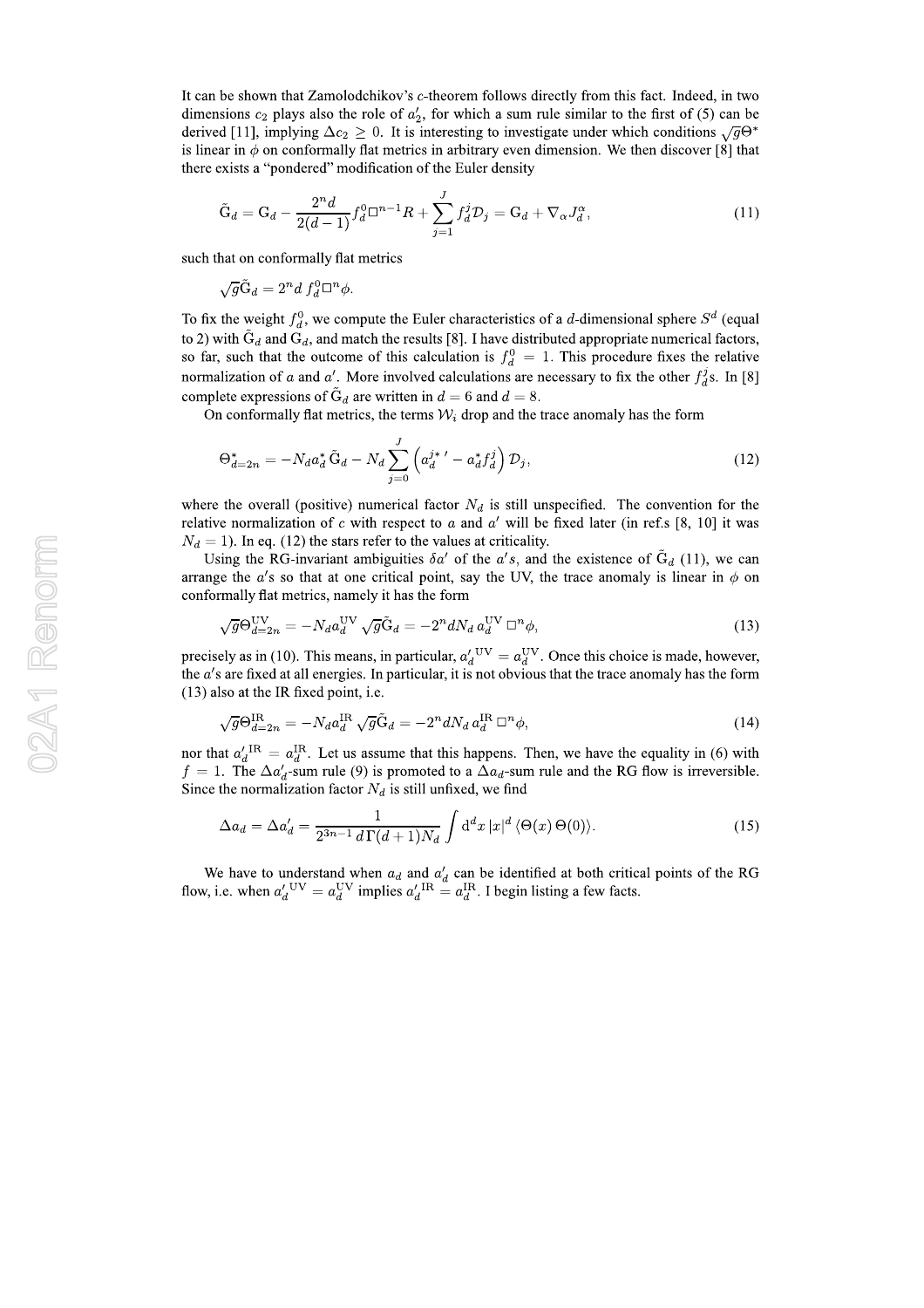- Explicit calculations show that free massive fields have  $\Delta a_d \neq \Delta a'_d$ . For example, the free massive scalar and the free massive Dirac fermion in  $d = 4$  have

$$
\Delta a_{\text{scal}} = \frac{1}{3}, \qquad \Delta a'_{\text{scal}} = \Delta c_{\text{scal}} = 1, \qquad \Delta a_{\text{ferm}} = \frac{11}{3}, \qquad \Delta a'_{\text{ferm}} = \Delta c_{\text{ferm}} = 6.
$$

We see that  $\Delta a'$  and  $\Delta c$  coincide in these cases. We will have more to see about this coincidence later.

- In perturbation theory,  $\Delta a - \Delta a' = 0$  to some non-trivial loop orders in classically conformal theories in  $d = 4$  [7] and  $d = 6$  [8].

It is therefore necessary to distinguish two main classes of quantum field theories:

 $i)$  the classically conformal theories. They contain only marginal deformations, that is to say no dimensionful parameter other than the dynamically generated scale, which I denote with  $\mu$ . Massless OCD belongs to this class, as well as the conformal windows of [2]. The RG flow is "pure", i.e. not contaminated by the effects of classical scales.

*ii*) theories which are not conformal at the classical level, because they contain relevant deformations, e.g. masses.

I claim that  $\Delta a - \Delta a'$  is exactly zero in classically conformal theories, i.e. that the pure RG flow is irreversible and satisfies (15). In [7, 8] I showed that this property can be derived from the following statement about the dependence of the quantum action  $\Gamma$  on the conformal factor:

**S.** The quantum action for the conformal factor  $\Gamma[\phi]$  is bounded from below (in the Euclidean framework) at all energies if it is bounded from below at some energy.

The proof that S implies  $\Delta a = \Delta a'$  in classically conformal theories can be found in [7] and is not repeated here for reasons of space.

S is suggested by the following considerations:

A statement like S holds for the dependence of  $\Gamma$  on the dynamical fields. This is the requirement that the quantum action have a minimum in the space of physical fields.

- A statement like S does not hold, in general, for the dependence of  $\Gamma$  on external sources, because divergences generate arbitrarily negative terms. These terms can be normally reabsorbed in the running coupling constants, but when the sources are external there are no such constants (or need to be introduced anew).

– The unique known case in which  $\Gamma$  is convergent even in the presence of external sources is when the external source is the conformal factor  $\phi$  and the theory is classically conformal, because  $\Theta$  is an evanescent operator. The rigorous derivation of the convergence of  $\Gamma[\phi]$  at arbitrary energies is in [5]. We conclude that S is expected to hold for  $\Gamma[\phi]$  in classically conformal theories.

Let us summarize the evidence in favor of this theory of the irreversibility of the RG flow. It explains the distinction between the two classes *i*) and *ii*) mentioned above:  $\Gamma[\phi]$  is not convergent in the presence of masses. It predicts the existence of the "pondered" Euler density  $\tilde{G}_d$  (11) and explains its physical meaning. The predictions of this theory agree with the perturbative calculations made so far, to four loops in  $d = 4$  and  $d = 6$ . There exists a physical argument for the validity of this theory to all orders. It predicts and explains the existence of a remarkable class of theories, having  $c = a$  (see below), singled out also by independent arguments. I conclude with the discussion of this last point.

In two dimensions, there is no distinction between the classes  $i$ ) and  $ii$ ). This suggests that in even dimensions greater than two there exists a subclass of flows where there is no distinction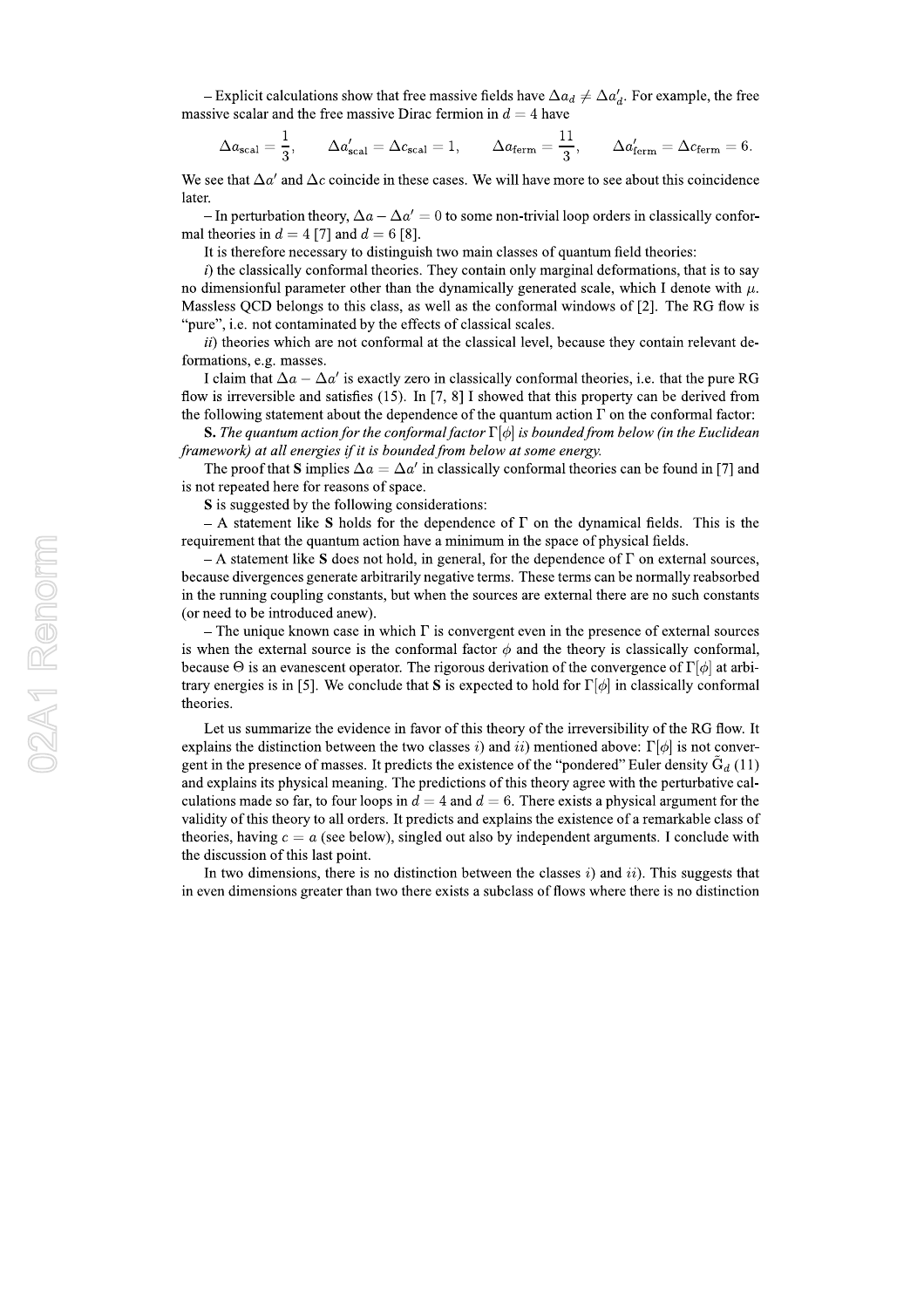$(i)$ -ii) either. This subclass, in particular, should have  $\Delta a_d = \Delta a'_d$  and contain also theories with masses and classical scales.

To figure out how this subclass looks like, let us study the simplest properties of massive flows. In particular, if we compute the integral of (15) for free massive scalars and fermions in arbitrary dimension, we discover that the ratio between the values of the integral for scalars and fermions equals the ratio between the scalar- and fermion-values of  $c_d$  in (8):

$$
\int d^d x |x|^d \langle \Theta(x) \Theta(0) \rangle = \frac{\Delta c_d n!}{\pi^n (d+1)}, \quad \text{i.e.} \quad \Delta c_d = \frac{2^{3n-1}}{n!} \pi^n d(d+1)! N_d \Delta a'_d.
$$

This fact is known to hold by explicit computation, but a complete understanding is still lacking: see [1] for more details. We conclude that there exists a class of classically nonconformal theories where  $\Delta c_d$  is related to  $\Delta a'_d$ . We can fix the normalization factor  $N_d$  such that this class has precisely  $\Delta c_d = \Delta a'_d$ , i.e.

$$
N_d = \frac{n!}{2^{3n-1}\pi^n d\,(d+1)!}
$$

Recapitulating, we have identified two main classes of flows, so far:

1) the flows which have  $\Delta a_d = \Delta a'_d$ ;

2) the flows which have  $\Delta c_d = \Delta a'_d$ .

We have seen that the theories i) satisfy 1) and that the flows 2) contain theories of ii). Therefore, we can argue that the subclass of flows where classical conformality is violated but the equality  $\Delta a_d = \Delta a'_d$  still holds, is the class of flows with  $\Delta c_d = \Delta a_d$ . In particular, we have  $\Delta c_d = \Delta a_d$ when both the UV and IR fixed points have  $c_d = a_d$ . If we plug this relation in the expression (7) of the trace anomaly at criticality, we single out the combination

$$
\mathcal{G}_d = \mathcal{G}_d - \frac{2^{n-3}d(d-2)}{d-3}\mathcal{W}_0 + \sum_{i=1}^I h_d^j \mathcal{W}_i,\tag{16}
$$

where  $h_d^j$  are yet-unspecified numerical factors. The conformal field theories with  $c_d = a_d$  have a trace anomaly proportional to  $\mathcal{G}_d$  up to the  $\mathcal{D}_i$ s. The combination  $\mathcal{G}_d$  is also known from arguments completely independent of our considerations about the irreversibility of the RG flow. First, in  $d = 4$  we have

$$
\mathcal{G}_4 = \mathrm{G}_4 - 4 W^2 = -8 R_{\mu\nu}^2 + \frac{8}{3} R^2.
$$

The square of the Riemann tensor drops out in the difference. An example of theory with  $c = a$ in  $d = 4$  is  $N = 4$  supersymmetric Yang-Mills theory, whose peculiarity is well-known. The combination  $(16)$  in six dimensions was pointed out in [12] and in arbitrary even dimensions by the authors of [13]. Actually, the construction of [12, 13] fixes uniquely also the  $h_d^i$ s. Finally, the structure of  $\mathcal{G}_d$  is uniquely characterized as pointed out in [10], namely  $\mathcal{G}_d$  has the form

$$
\mathcal{G}_d = R_{\mu\nu} \mathcal{T}_d^{\mu\nu\rho\sigma} R_{\rho\sigma}
$$

where  $\mathcal{T}_d^{\mu\nu\rho\sigma}$  is a local covariant differential operator of dimension  $d-4$ , constructed with the curvature tensors, their covariant derivatives, and the covariant-derivative operator  $\nabla$ , acting both on the left and on the right.